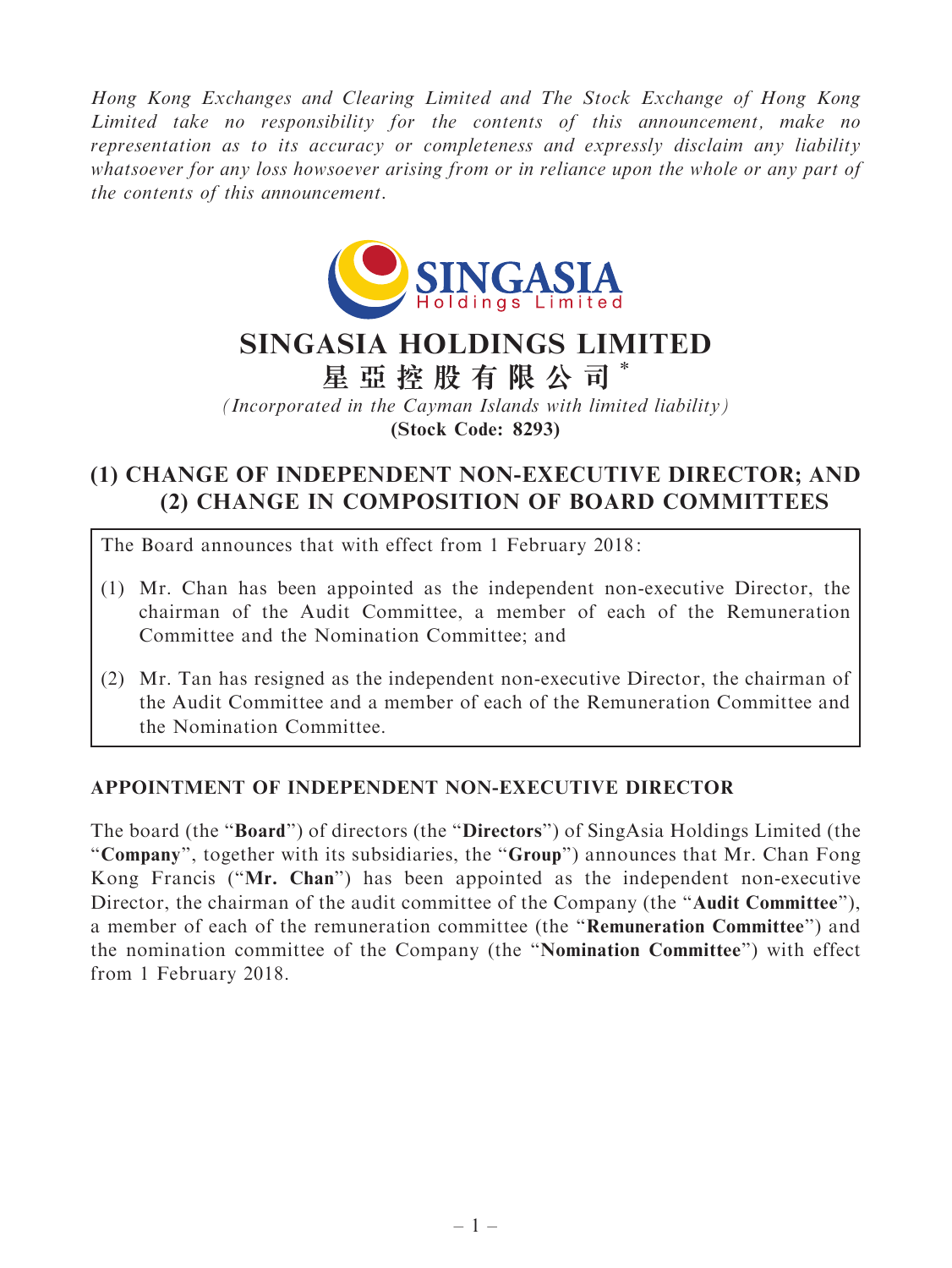The biographical details of Mr. Chan are as follows:

Mr. Chan, aged 41, has over 15 years of experience in capital investment, assurance and consultancy services industry. Mr. Chan obtained a Bachelor's Degree in Commerce, majoring in Accounting and Finance from Deakin University (Melbourne, Australia). He attained Certified Practicing Accountant (CPA) status with CPA Australia. Mr. Chan is currently a director of New Territories General Chamber of Commerce, the director, secretary and committee member of Care of Rehabilitated Offenders Association and an independent non-executive director of Kwoon Chung Bus Holdings Limited (stock code: 306). He was an independent non-executive director of e-Kong Group Limited (stock code: 524) from June 2015 to May 2017, China Best Group Holding Limited (stock code: 370) from September 2014 to October 2016, Heng Xin China Holdings Limited (stock code: 8046) from June 2016 to August 2016 and Leyou Technologies Holdings Limited (stock code: 1089) from January 2015 to July 2015.

Under the letter of appointment entered into between Mr. Chan and the Company, the appointment will take effect from 1 February 2018 for a term of two years provided that his employment may be terminated at any time on expiry of not less than three months' written notice given by any party. His directorship in the Company is subject to retirement and re-election at general meetings of the Company in accordance with the articles of association of the Company. Mr. Chan is entitled to receive a remuneration of HK\$20,000 per month. His remuneration package was determined by the Board with recommendation of the Remuneration Committee after considering a range of factors including his experience, his duties and responsibilities in the Group, the remuneration structure of the Group and levels of remuneration for peers in the market.

Save as disclosed above, Mr. Chan (i) does not hold any position in the Company or any subsidiary of the Company; (ii) has not held any directorship in any public companies in the last three years the securities of which are listed on any securities market in Hong Kong or overseas; (iii) does not have any relationship with any directors, senior management or substantial or controlling shareholders of the Company; and (iv) does not have any interests in the shares of the Company which are required to be disclosed under Part XV of the Securities and Futures Ordinance (Chapter 571 of the Laws of Hong Kong).

Mr. Chan has confirmed that he has met the independent criteria as set out in Rule 5.09 of the Rules (the ''GEM Listing Rules'') Governing the Listing of Securities on the Growth Enterprise Market of the Stock Exchange of Hong Kong Limited (the ''Stock Exchange''). Save as disclosed above, there is no further information to be disclosed pursuant to the requirements of Rule 17.50(2)(h) to (v) of the GEM Listing Rules and there are no other matters relating to the appointment of Mr. Chan that needs to be brought to the attention of the shareholders of the Company.